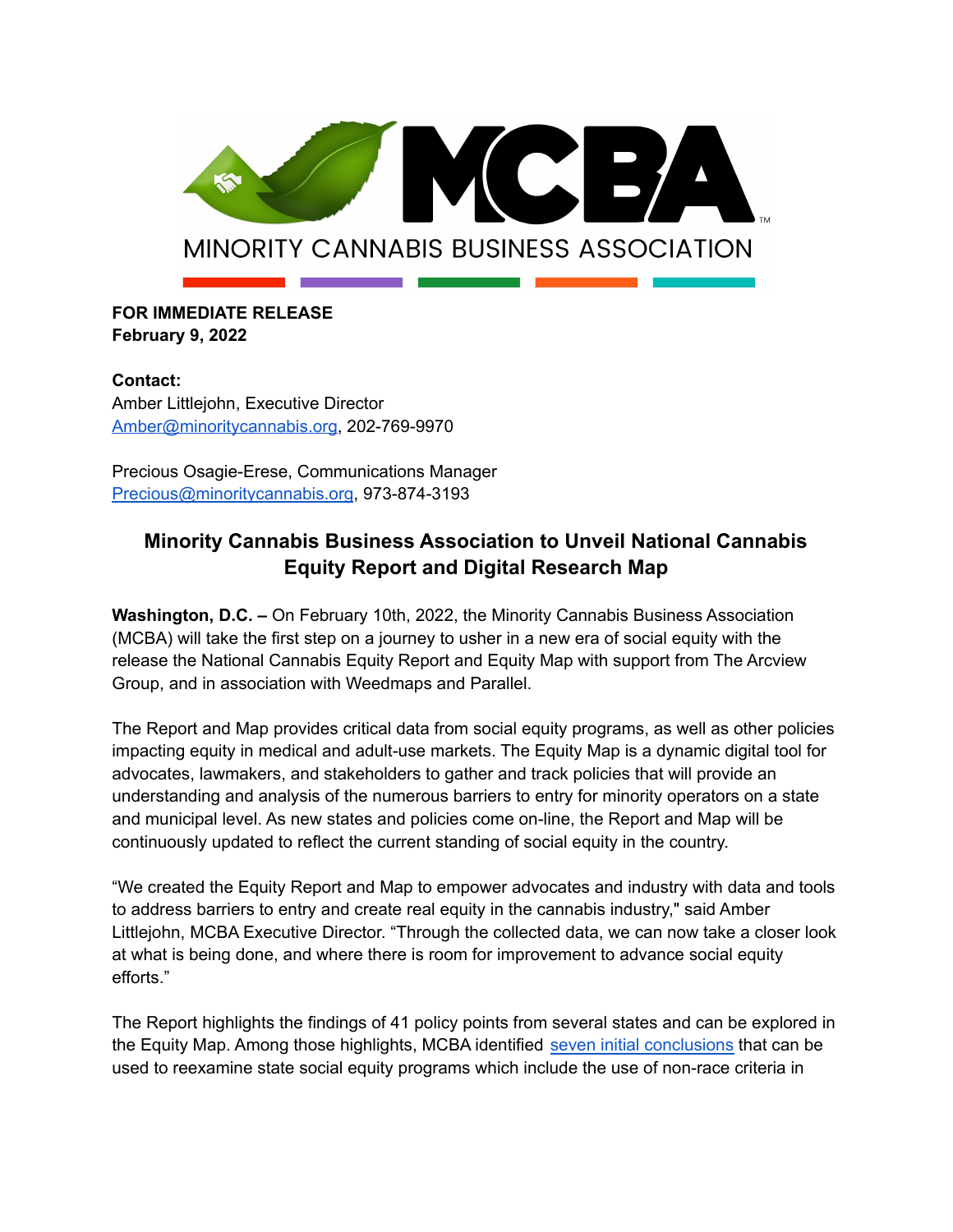social equity qualifications, timely funding, license caps, and ownership bans for individuals with past cannabis convictions.

"For years, policymakers have been haphazardly throwing social equity provisions against the wall to see what sticks, albeit with good intentions," said David Abernathy, Principal-Arcview Consulting and MCBA Board Member. "With this seminal work, we can finally start to account for what's worked and what hasn't, and use that knowledge to create more well-crafted and effective social equity provisions to make the shifts that are essential as we move forward."

As an early supporter of the Report and its findings, Parallel, one of the largest privately-held multi-state cannabis companies, is eager to address the harms of cannabis prohibition and create a more diverse cannabis industry.

"We applaud MCBA for commissioning this report and for highlighting this important industry issue. At Parallel, we understand the responsibility companies like ours have to use our position and expertise in the industry to use cannabis as a tool for restorative justice and economic empowerment – especially to those who have been most impacted by this issue." Said James Jackson, Senior Director for Social Equity at Parallel. "We are proud to provide our full support of MCBA's report and toolkit and we pledge to commit our resources to help advocate for the fundamental changes the report highlights as necessary for the cannabis industry to become truly equitable and sustainable moving forward."

The Report and Equity Map will be released during a special edition MCBA/Arcview Access webinar on Thursday, February 10th, 2022, 1:00 pm PT/ 4:00 pm ET. To register for the event, please visit <https://arcviewgroup.com/product/mcba-social-equity-report/>. Access the National Cannabis Equity Report and interactive Equity Map today by visiting: <http://nationalcannabisequityreport.com>

For more information on how you can help support this report or get involved with the ever growing coalition of brands and companies behind it, please click [Here.](https://forms.gle/QnodN8oLk68iv7so7)

#### ###

**Minority Cannabis Business Association** Founded in 2015, the Minority Cannabis Business Association (MCBA) is the largest national trade association dedicated to serving the needs of minority cannabis businesses and our communities. MCBA represents more than 300 minority and allied cannabis businesses and industry and community leaders who share a vision for an equitable, just, and responsible cannabis industry. Our mission is carried out by a 15-member Board of Directors composed of a diverse group of industry veterans, medical and legal professionals, advocates and community leaders. Learn more: [Website](https://minoritycannabis.org/)

#### **The Arcview Group**

Arcview is a vertically integrated professional services firm servicing the cannabis, hemp and psychedelic industries, built with social justice and responsibility at its core. Arcview has been a